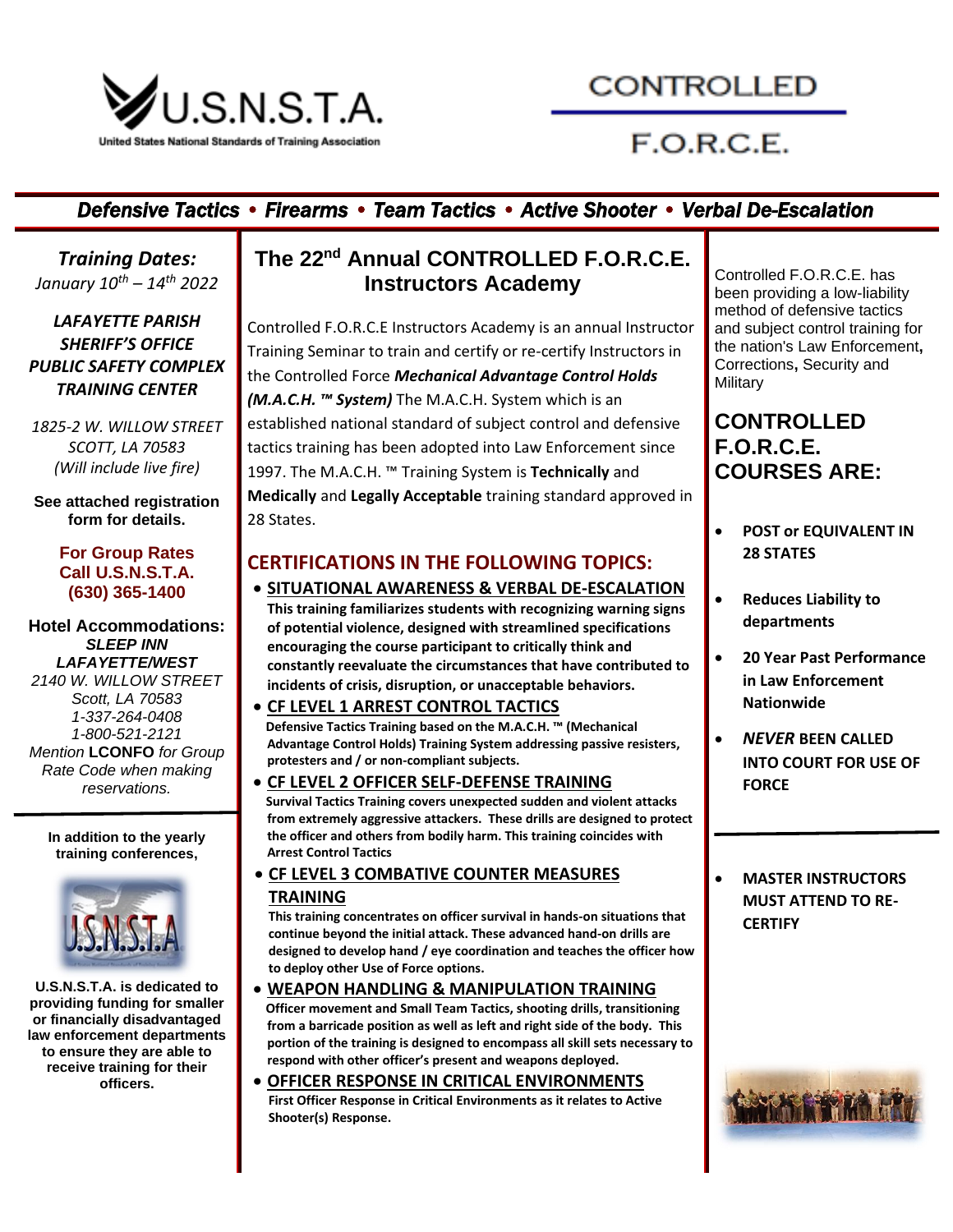

### **> Level 1: Mechanical Advantage Subject Control**

Controlled F.O.R.C.E. Level 1 teaches personnel how to control a non-compliant subject utilizing body positioning, movement, momentum, and joint manipulation. The system is based on five Mechanical Advantage Control Holds (M.A.C.H. ™) that use a subject's resistance against himself/herself. Each technique of Controlled F.O.R.C.E. can be taught in minutes, saving valuable training time. These tactics greatly reduce the risk of injury to operators and to the subjects they encounter.

### **CONTROLLED F.O.R.C.E.**

**Subject Control Training** was developed with the specific needs of the law enforcement officer in mind. Some of the system's hallmarks that thousands of officers have found useful for police work include:

- **SIMPLICITY OF USE**
- **HIGH RETENTION**
- **FUNCTIONALITY**
- **ADAPTABILITY**
- **TEAMWORK**
- **EFFECTIVENESS**



#### **THE MECHANICAL ADVANTAGE**

Because the system emphasizes Mechanical Advantage over pressure points or pain compliance, the techniques work on any subject regardless of size, strength, skill, psychological state, or level of intoxication or chemical influence.

#### **Controlled F.O.R.C.E. is appropriate and proven to work for:**

- Law Enforcement
- Adult Corrections
- Juvenile Justice
- Security
- Protective Services
- **Military**



#### **1> BODY POSITIONING DRILLS**

This category helps to understand the importance of body control. Without the use of hands, concentration is centered on how the body moves and reacts. These drills are called **"Sticky Situations."** These components give the ability to control an opponent with increased effectiveness and safety for all involved, and to gain advantage over an opponent through positioning, movement, leverage, transition and teamwork.

#### **2> MECHANICAL ADVANTAGE CONTROL HOLDS**

M.A.C.H. ™ is a series of five techniques that use positioning, movement, body momentum, and resistance to subdue a subject in a controlled manner. These five holds can flow from one to another in any sequence, allowing adjustment to the subject's unpredictable actions. M.A.C.H. ™ holds respond to a subject's resistance, meaning the subject determines the amount of force needed to gain control.





#### **3> M.A.C.H.** ™ **TAKEDOWNS & HANDCUFFING**

This category teaches an individual how to use the M.A.C.H.™ holds to successfully take the suspect down in a controlled manor and roll them into the prone positioning for handcuff application. Reading off the off the opponent's momentum to decide which hold/takedown works best.

#### **4> M.A.C.H.** ™ **TEAM ARREST TACTICS**

This category teaches verbal and physical communication skills and tactics for use when two or more personnel have exhausted all alternatives and are forced to physically gain control of a resisting subject. Focuses on the relationship between communication and safety in teamwork tactics.





#### **5> M.A.C.H.** ™ **BATON SUBJECT CONTROL**

This category teaches personnel how to use the baton as a TOOL to increase leverage and control while applying the M.A.C.H. ™ techniques. While Controlled F.O.R.C.E. does not teach strikes, this category answers the question of what to do with the baton once it is drawn and striking is unnecessary.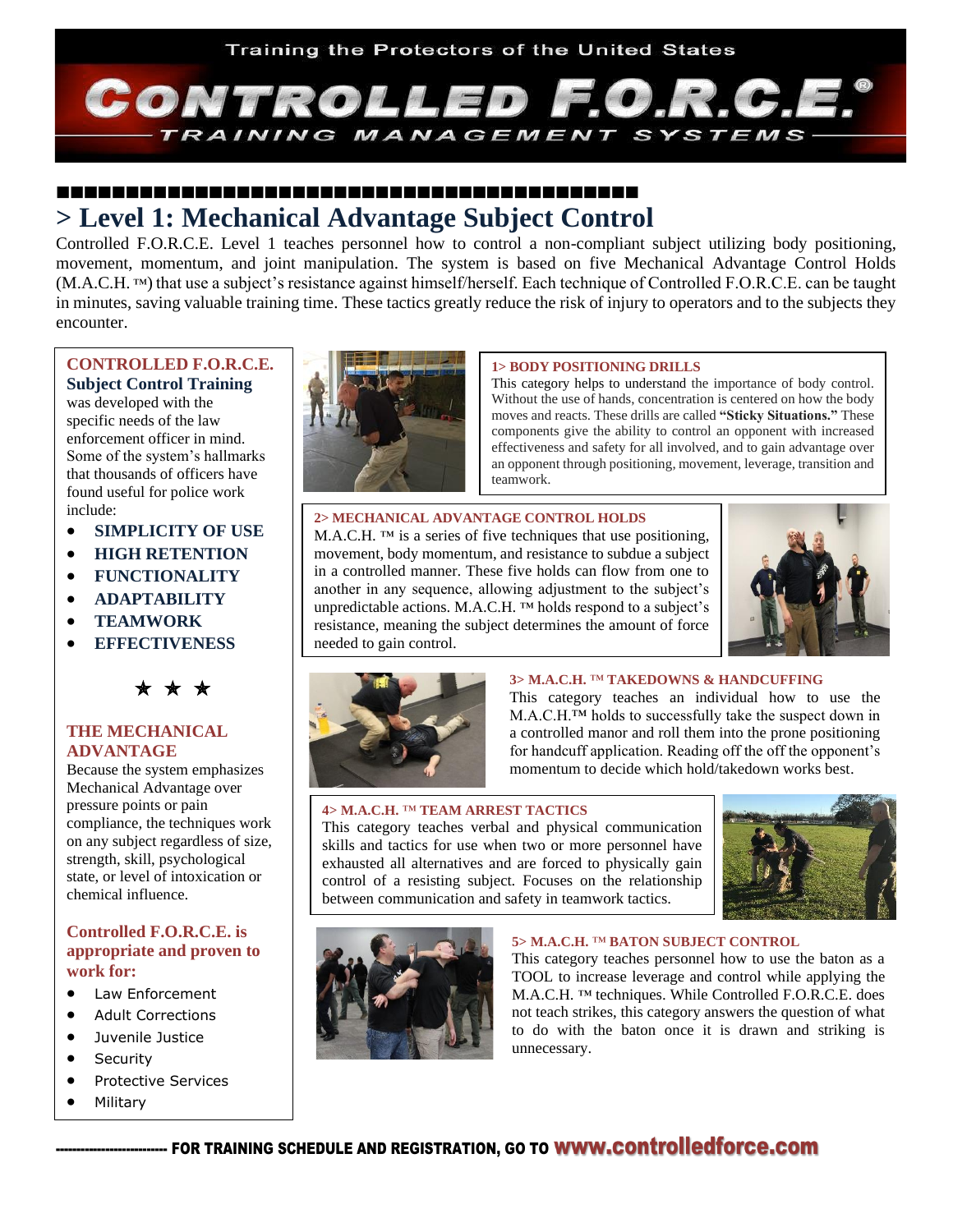

### **> Level 2: Survival Force Reactionary Defense**

Controlled F.O.R.C.E. Level 2 teaches personnel how to survive a surprise attack and then transition to control tactics. The system builds upon the basic principles of body movement and positioning learned in Level 1. Where Level 1 teaches personnel how to control and arrest an aggressive subject, Level 2 prepares the operator for the sudden and violent situations that are not expected. These techniques are proven to save lives.

#### **P.O.S.T. APPROVED**

Controlled F.O.R.C.E. has been used by federal, state, and local agencies and is P.O.S.T. Approved or equivalent in 28 states.

#### **CERTIFICATIONS:**

**• POST Approval** - Peace Officer Standards and Training-Certified in 28 states (call for list of states)

**• CLEA -** Council of Law Enforcement Education

**• USNSTA -** United States National Standards of Training Association

\* \* \*

If budget constraints are preventing you from maintaining a current Controlled F.O.R.C.E. Instructor Certification, you can now recertify for a fraction of the cost of hands-on training.

*Don't get caught with the Liability*

**CALL FOR DETAILS 1-800-301-9292**



#### **6> HAND-TO-HAND DISRUPTION TECHNIQUES**

This category teaches personnel how to protect themselves from a sudden open-hand attack and use "strikes with a purpose" to disrupt the assault. Lead Hand Drills develop eye/hand coordination and teach skills for moving from the inside to the outside position of advantage.

#### **7> BATON DISRUPTION TECHNIQUES**

This category teaches personnel how to use the baton as a TOOL to disrupt a sudden attack and to protect the head and face from damage. Personnel are taught how to use the baton to increase their blocking surface and to use "strikes with a purpose" to disrupt the attack.





#### **8> EDGED WEAPON AWARENESS AND DEFENSE**

This category teaches personnel how to avoid getting cut in a sudden edged-weapon attack and to transition to a control tactic or escalate force as necessary. These techniques focus on SURVIVING AN EDGED WEAPON ATTACK.

#### **9> GROUND DEFENSE AND ESCAPES**

This category teaches personnel how to protect from attacks on the ground and to escape to a position of advantage. Incorporating M.A.C.H. ™ holds and Lead Hand Drills, these techniques focus on ESCAPING FROM AN ATTACK ON THE GROUND, and <u>do not</u> teach ground fighting tactics.





#### **10> IN/OUT OF HOLSTER WEAPON RETENTION AND DISARMS**

This category teaches personnel how to retain a holstered sidearm from a weapon grab using positioning and body movement/how to retain a drawn sidearm, and teaches personnel with confidence and control, from a surprise weapon grab, and giving personnel life-saving options for situations where someone tries to grab their sidearm. These simple techniques are easy to remember and highly effective.

#### **Operational Design Capability**

All levels of the Controlled F.O.R.C.E. Close Quarters Subject Control Training System can be absorbed in whole or in part into existing doctrine or can be configured on an as-needed basis.

**We specialize in developing unit specific modifications and additions to any or all aspects of our training.**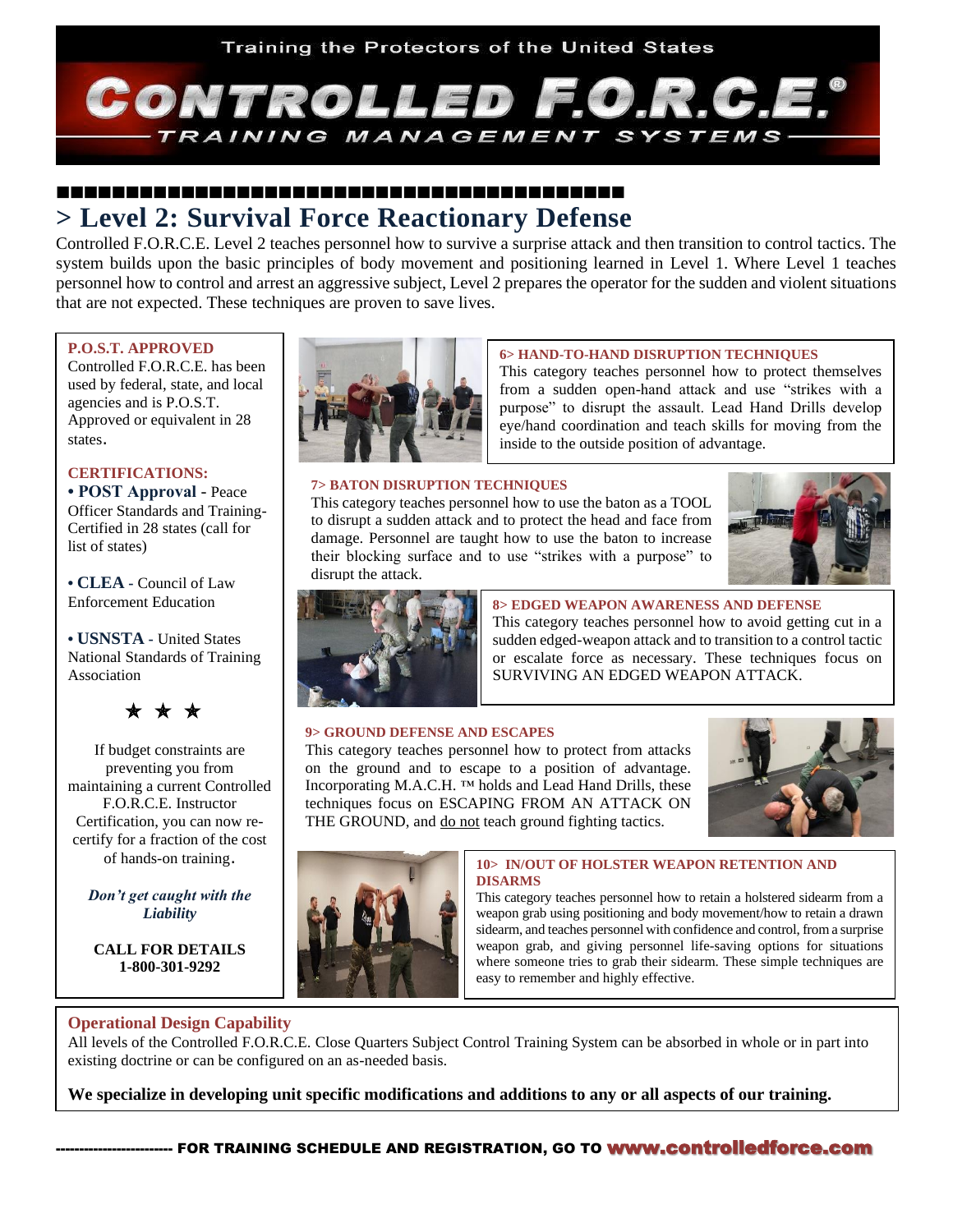

## **> Level 3: Combative Counter Measures Training**

Combative Counter Measures Training teaches officers how to survive a combative situation when confronted and attacked by a street-wise assailant or professionally trained enemy combatant. This training program has been specifically designed to flow directly from Controlled F.O.R.C.E. Levels 1 & 2 and back again as the use of force levels escalate and de-escalate throughout a given situation. The officer will already know how to successfully react to an initial attack using Controlled F.O.R.C.E. Levels 1 & 2. Controlled F.O.R.C.E. Level 3 concentrates on officer survival in hands-on situations that continue beyond the initial attack, or in any situation that elevates above a passive level of resistance.

### **INSTRUCTOR DEVELOPMENT**

 $\overline{\phantom{a}}$ 

Controlled F.O.R.C.E. has trained more than 10,000 front-line instructors domestically and abroad such as:

- **Federal Bureau of Investigations (F.B.I.)**
- **Drug Enforcement Administration (DEA)**
- **Department of Homeland Security (DHS)**
- **European U.S. Air Force Security Forces (USAFE)**



Our Instructors have more than **20 years** experience and expertise.

**GSA** Contract Holder



### **11> M.A.C.H. ™ 1-5 IN REVERSE**

This category of M.A.C.H. ™ holds in reverse, teaches the student how to engage the subject when caught on the inside of the attack, and get to the outside. All these holds in reverse move the subject in a forward direction.





#### **12> M.A.C.H. ™ HOLDS 6-10**

M.A.C.H. ™ 6-10 are advanced control holds that are more aggressive in nature than M.A.C.H.  $TM$  1-5, and do not have as natural a flow of transition. These advanced holds have a devastating ability to overwhelm a subject, so GREAT CARE MUST BE TAKEN during these drills.







#### **14> COUNTER MEASURE COLLAR TIES DRILLS**

These drills teach you how to gain an inside position and either disengage or takedown your opponent in situations where your attacker is too close to use other control techniques. The first two Hand Fighting Drills will develop your fundamental skills for gaining an inside position, while the subsequent drills will teach you how to control and direct an opponent and transition to disengagement, takedown, or body lock tactics.

## **TRAINING THE PROTECTORS OF THE UNITED STATES**

# **MILITARY-LAW ENFORCEMENT-CORRECTIONS-SECURITY**

-------------------------- FOR TRAINING SCHEDULE AND REGISTRATION, GO TO **WWW.CONtrolledforce.com**